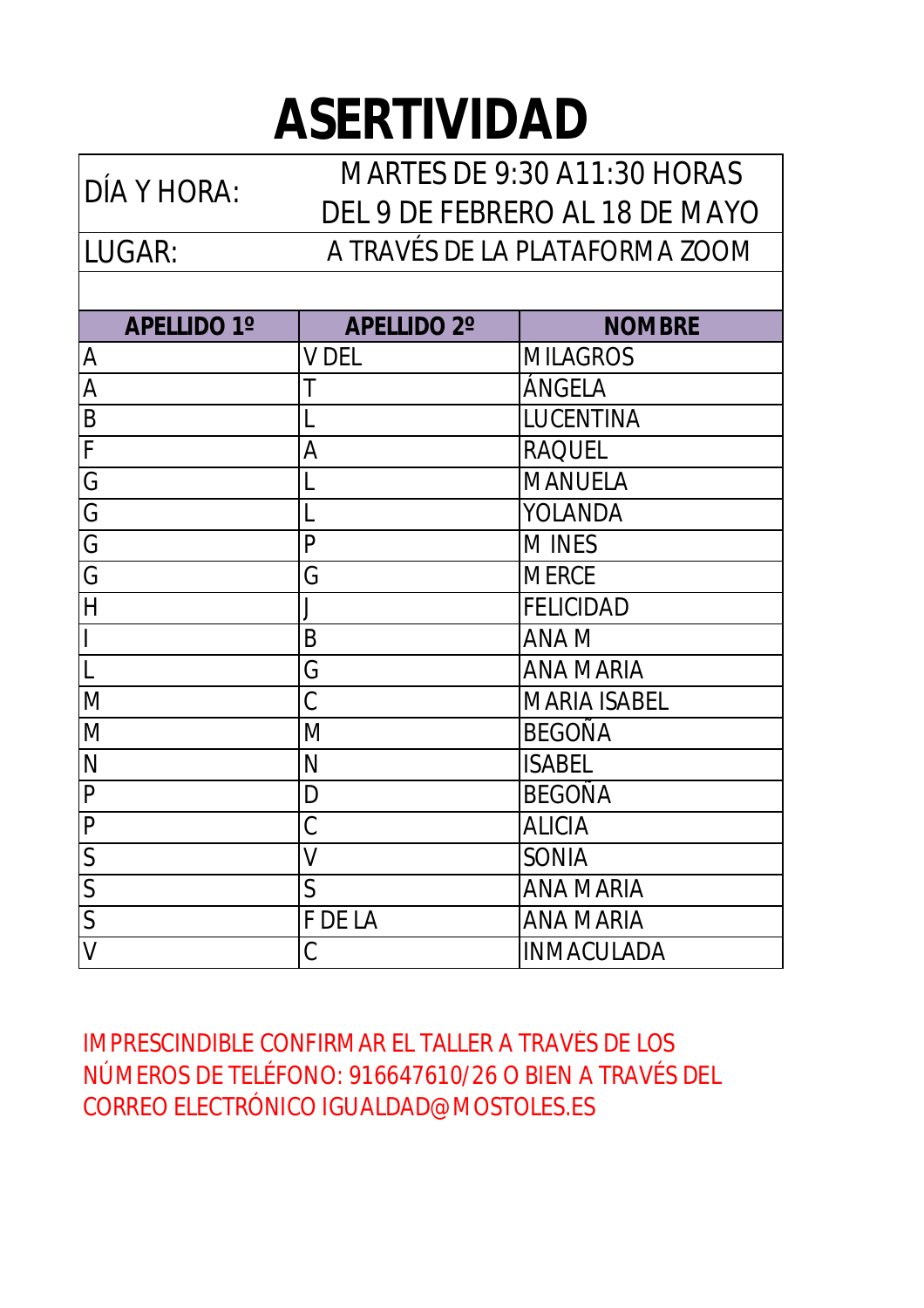### **ATRÉVETE A HABLAR EN PUBLICO**

LUGAR:

DÍA Y HORA: MIÉRCOLES DE 17:00 A19:00 HORAS DEL 10 DE FEBRERO AL 19 DE MAYO A TRAVÉS DE LA PLATAFORMA ZOOM

| <b>APELLIDO 1°</b> | <b>APELLIDO 2°</b> | <b>NOMBRE</b>     |
|--------------------|--------------------|-------------------|
| A                  |                    | ÁNGELA            |
|                    |                    | ÁNGELA            |
| B                  |                    | LUCENTINA         |
| G                  |                    | <b>CONCEPCION</b> |
| G                  | B                  | M DOLORES         |
| $G - V$            | E                  | <b>LAURA</b>      |
| G                  | p                  | <b>CRISTINA</b>   |
|                    |                    | <b>FELICIDAD</b>  |
| P                  | R                  | <b>BEATRIZ</b>    |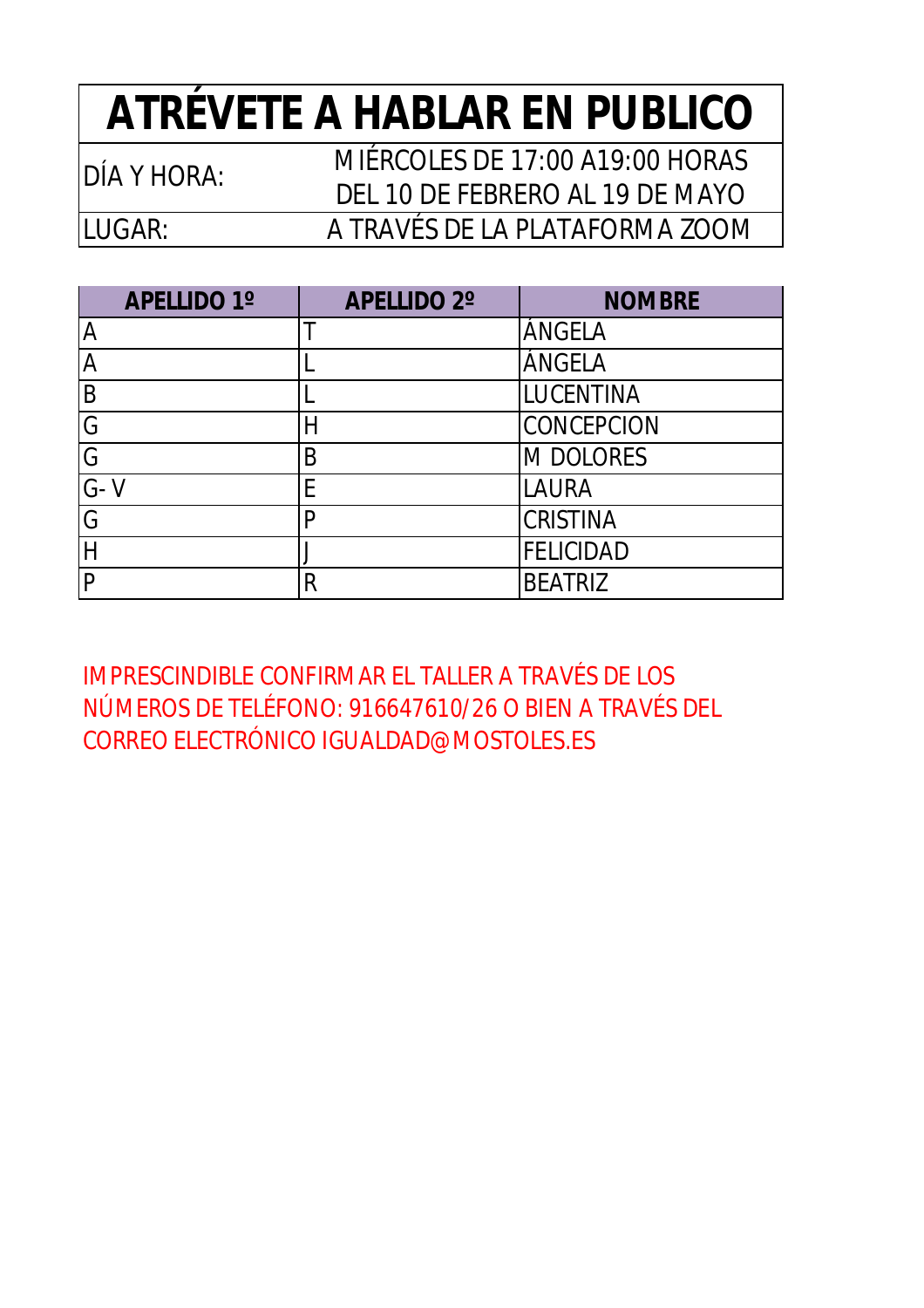### **COSTURA CREATIVA Y RECICLAJE**

| DÍA Y HORA: | <b>VIERNES DE 17:30 A 19:30 HORAS</b> |
|-------------|---------------------------------------|
|             | DEL 19 DE FEBRERO AL 21 DE MAYO       |
| ILUGAR: I   | A TRAVÉS DE LA PLATAFORMA ZOOM        |

| <b>APELLIDO 1°</b> | <b>APELLIDO 2°</b> | <b>NOMBRE</b>       |
|--------------------|--------------------|---------------------|
| $\overline{A}$     | V                  | MARIA DE LA SOLEDAD |
| B                  | M                  | M JOSE              |
| $\overline{B}$     | A                  | <b>SUSANA</b>       |
| $\overline{C}$     | Ć                  | <b>SONIA</b>        |
| $\overline{F}$     |                    | <b>MAGDALENA</b>    |
| $\overline{G}$     | G                  | <b>PAQUITA</b>      |
| G                  | P                  | <b>CRISTINA</b>     |
| ١L                 |                    | <b>MERCEDES</b>     |
| M                  | $G-R$              | <b>PAULA</b>        |
| $\overline{P}$     |                    | <b>MARIA BEGOÑA</b> |
| P                  | N                  | <b>MIRIAM</b>       |
| $\overline{R}$     | C                  | <b>BEGOÑA</b>       |
| $\mathsf{R}$       | $\mathsf{R}$       | M JOSE              |
| $\mathsf{V}$       | G                  | <b>GALA</b>         |
| $\vee$             | $\mathsf{S}$       | <b>PATRICIA</b>     |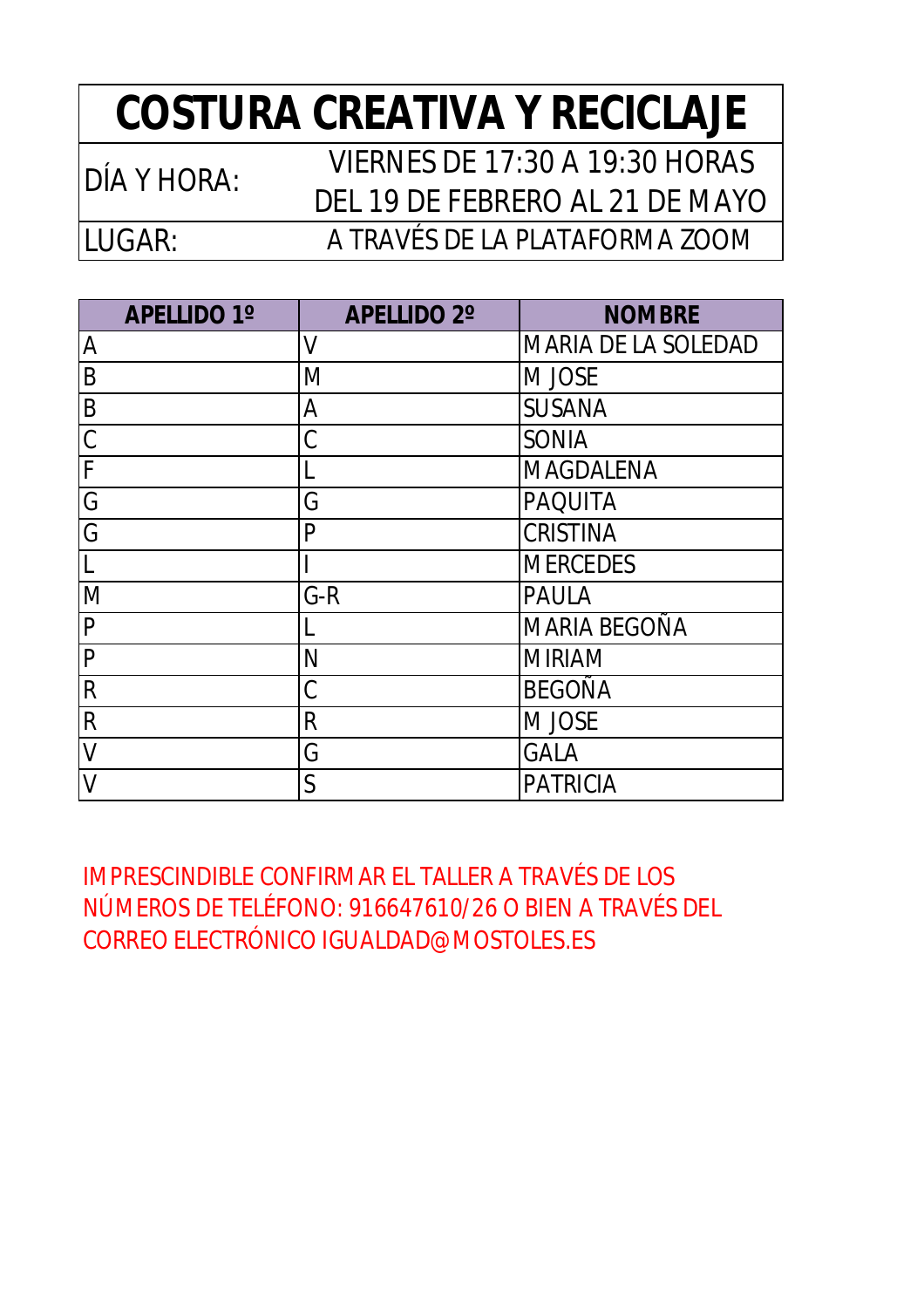### **INTELIGENCIA EMOCIONAL**

LUGAR: DÍA Y HORA: MARTES DE 11:40 A 13:40 HORAS DEL 9 DE FEBRERO AL 18 DE MAYO A TRAVÉS DE LA PLATAFORMA ZOOM

| <b>APELLIDO 1°</b> | <b>APELLIDO 2°</b> | <b>NOMBRE</b>         |
|--------------------|--------------------|-----------------------|
| A                  | T                  | ÁNGELA                |
| G                  | B                  | <b>M DOLORES</b>      |
| G                  | C                  | <b>ENELIDA</b>        |
| G                  |                    | <b>MANUELA</b>        |
| G                  | P                  | <b>MINES</b>          |
| G                  | G                  | <b>MERCE</b>          |
| $\overline{H}$     | J                  | <b>FELICIDAD</b>      |
| M                  | C                  | <b>MARIA ISABEL</b>   |
| M                  | G                  | M <sup>a</sup> CARMEN |
| N                  | N                  | <b>ISABEL</b>         |
| $\mathsf{R}$       | F                  | <b>ROSA MARIA</b>     |
| $\mathsf{S}$       | V                  | <b>SONIA</b>          |
| $\overline{S}$     | $\mathsf{S}$       | <b>ANA MARIA</b>      |
|                    | C                  | <b>INMACULADA</b>     |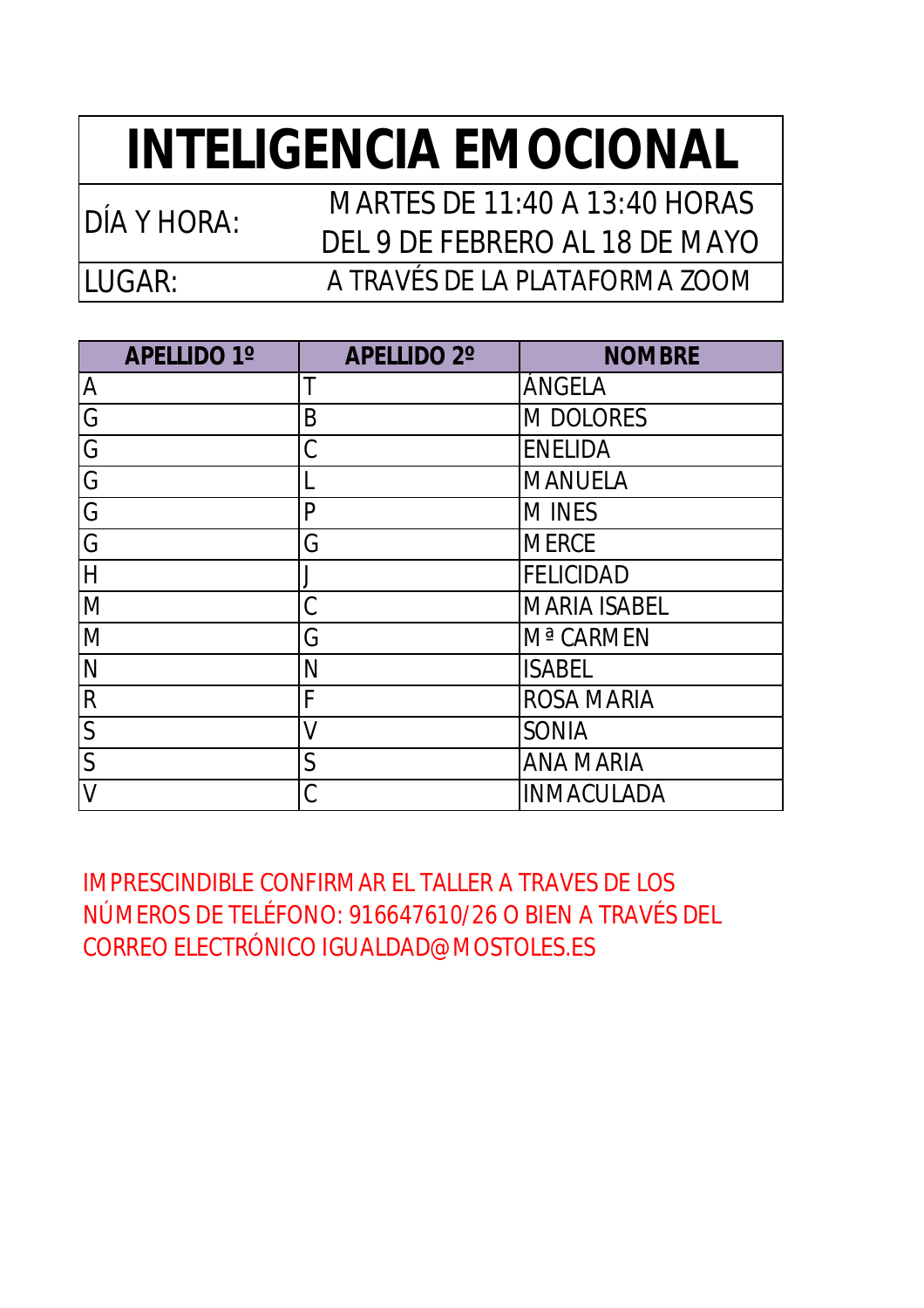# **MINDFULNESS G1**

LUGAR:

DÍA Y HORA: MARTES DE 11:30 A 12:30 HORAS DEL 9 DE FEBRERO AL 25 DE MAYO A TRAVÉS DE LA PLATAFORMA ZOOM

| <b>APELLIDO 1º</b> | <b>APELLIDO 2°</b> | <b>NOMBRE</b>       |
|--------------------|--------------------|---------------------|
| A                  |                    | Mª SOLEDAD          |
| $\mathcal{C}$      | S                  | <b>MARIA ISABEL</b> |
| $\mathcal{C}$      | C                  | <b>SONIA</b>        |
| G                  | D                  | <b>YOLANDA</b>      |
| G                  | P                  | <b>MINES</b>        |
| G                  | $\mathsf S$        | <b>ANTONIA</b>      |
|                    | D                  | <b>JACQUELINE</b>   |
|                    | B                  | <b>ANAM</b>         |
|                    | A                  | <b>AZUZENA</b>      |
|                    | G                  | <b>GLORIA</b>       |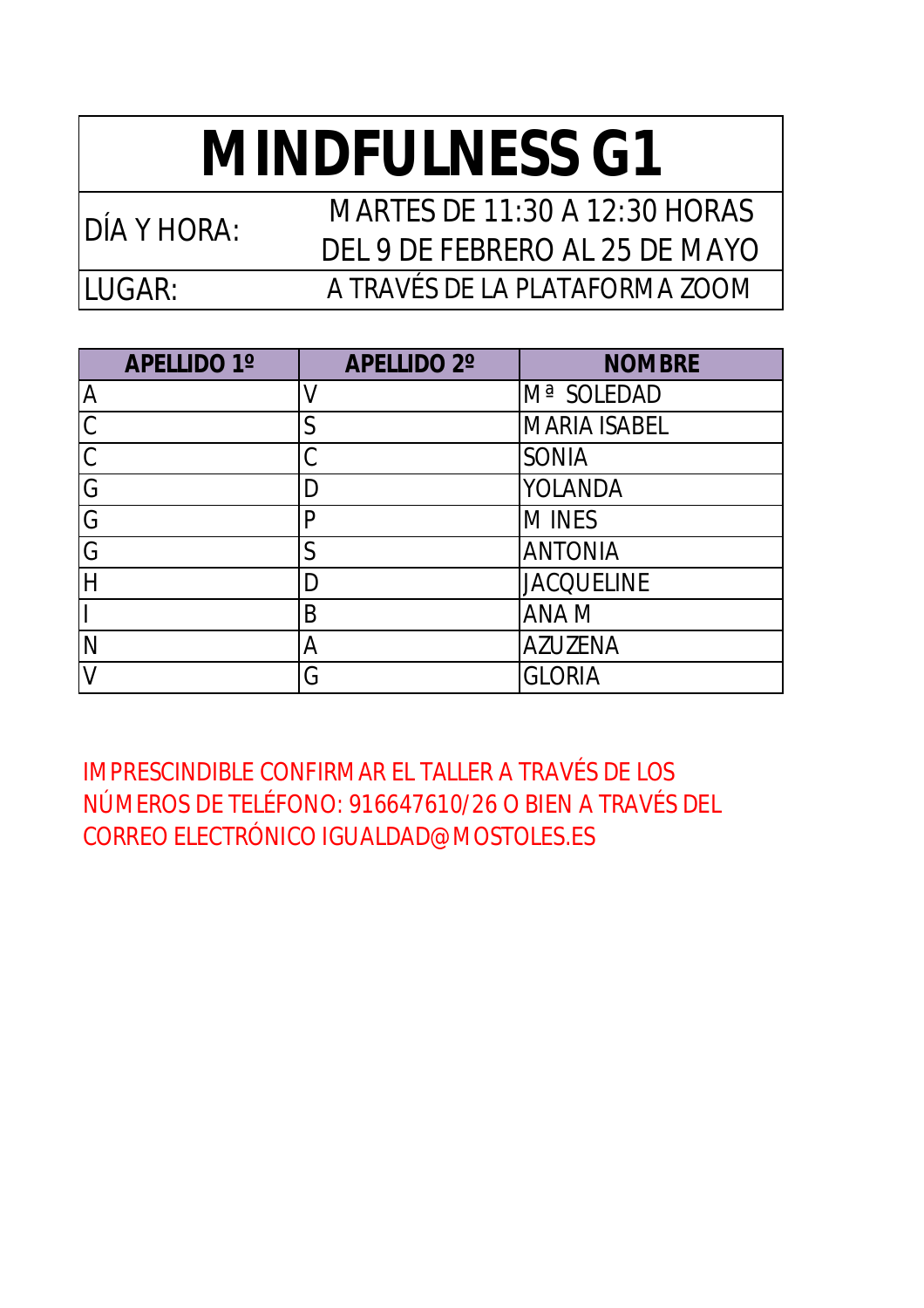# **MINDFULNESS G2**

LUGAR:

DÍA Y HORA: JUEVES DE 11:40 A 12:40 HORAS DEL 9 DE FEBRERO AL 25 DE MAYO A TRAVÉS DE LA PLATAFORMA ZOOM

| <b>APELLIDO 1°</b>      | <b>APELLIDO 2°</b> | <b>NOMBRE</b>          |
|-------------------------|--------------------|------------------------|
| F                       | A                  | <b>RAQUEL</b>          |
| G                       | G                  | <b>PAQUITA</b>         |
| G                       | P                  | <b>SANDRA</b>          |
| G                       | Н                  | <b>M CARMEN</b>        |
| M                       | Υ                  | <b>NATASHA</b>         |
| M                       | G                  | M <sup>a</sup> CARMEN  |
| $\mathsf{P}$            | C                  | <b>FIORELLA</b>        |
| $\overline{P}$          |                    | <b>MARIA BEGOÑA</b>    |
| $\overline{\mathsf{R}}$ | G                  | <b>M ISABEL</b>        |
| $\overline{R}$          | G                  | <b>MARIA DEL PILAR</b> |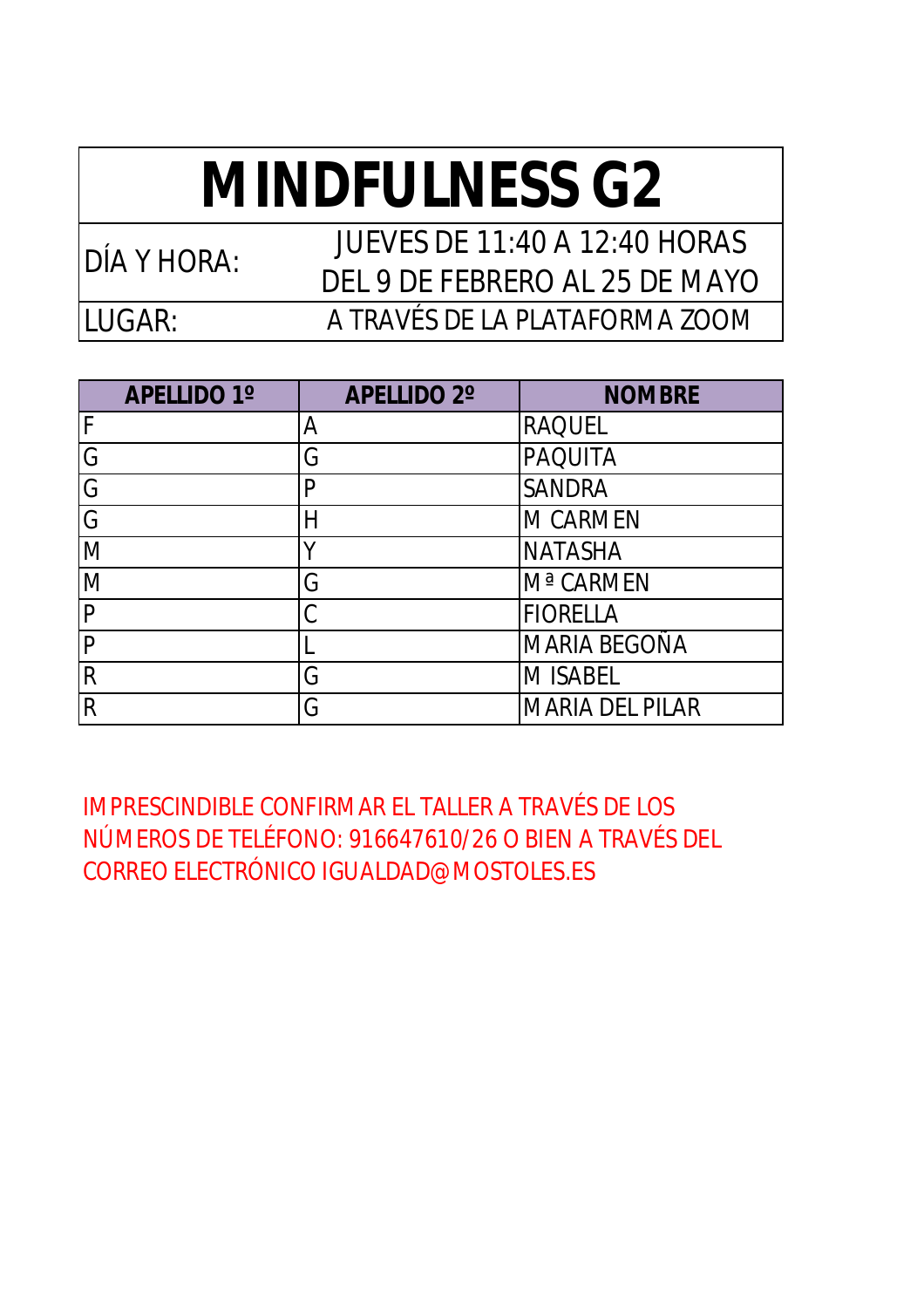# **MINDFULNESS G3**

LUGAR:

DÍA Y HORA: JUEVES DE 17:10 A 18:10 HORAS DEL 9 DE FEBRERO AL 25 DE MAYO A TRAVÉS DE LA PLATAFORMA ZOOM

**APELLIDO 1º APELLIDO 2º NOMBRE** B M M M JOSE B **G** MARIA JESÚS G C C M DEL PILAR G LL AGUEDA G L L MANUELA G L VOLANDA L A AGUEDA N ISABEL P J Dolores P V WPALOMA R II TERESA S G GREGORIO ALFONSO M M CARMEN U L Erancisca

IMPRESCINDIBLE CONFIRMAR EL TALLER A TRAVÉS DE LOS NÚMEROS DE TELÉFONO: 916647610/26 O BIEN A TRAVÉS DEL CORREO ELECTRÓNICO [IGUALDAD@MOSTOLES.ES](mailto:IGUALDAD@MOSTOLES.ES)

V M EMILIA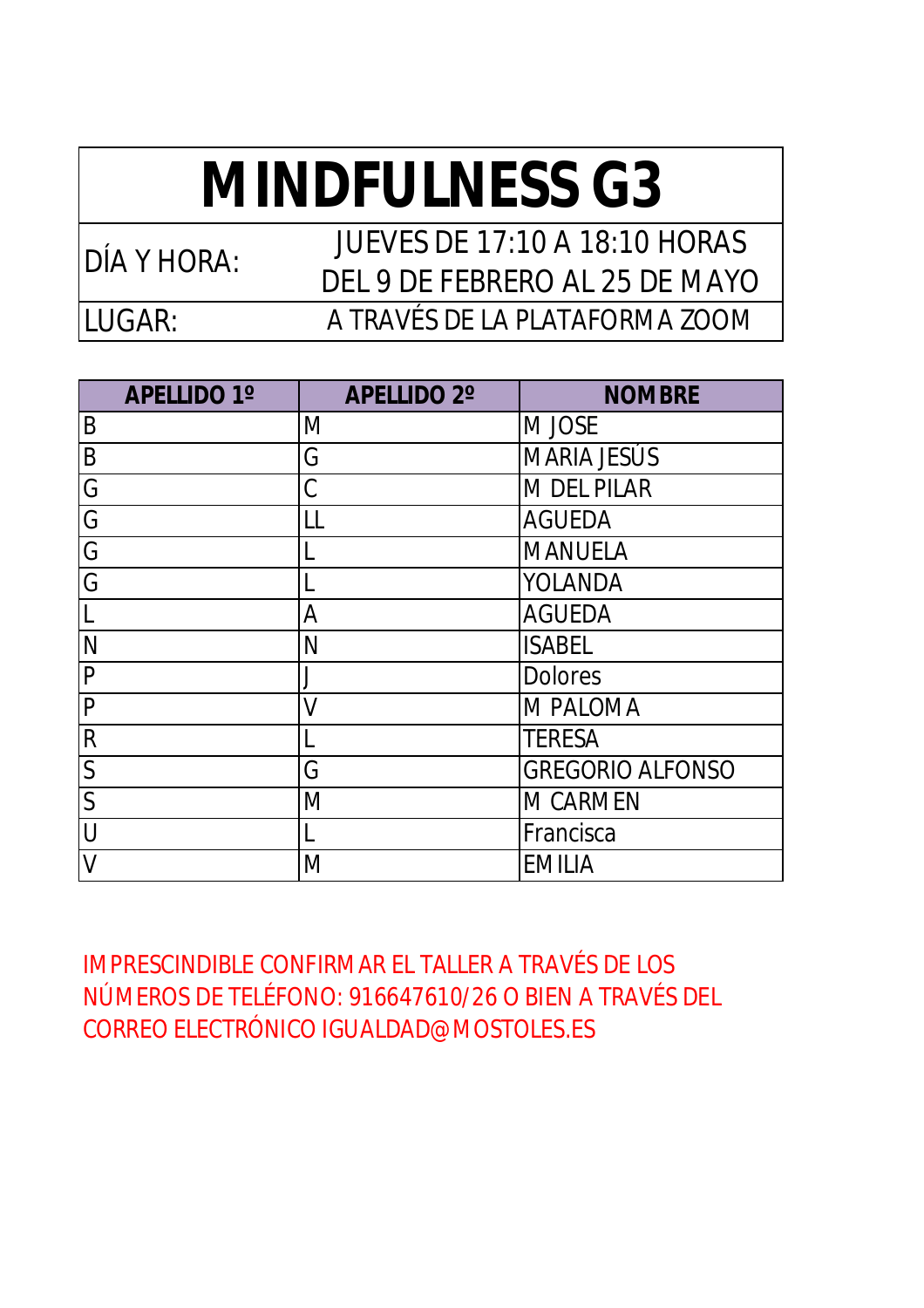#### **NOSOTRAS EN REALIDAD. UNA HISTORIA DE FICCIÓN**

LUGAR: MIÉRCOLES DE 18:30 A 20:30 HORAS<br>DÍA Y HORA: DEL 10 DE FEBRERO AL 26 DE MAYO A TRAVÉS DE LA PLATAFORMA ZOOM

| <b>APELLIDO 1°</b>      | <b>APELLIDO 2°</b> | <b>NOMBRE</b>        |
|-------------------------|--------------------|----------------------|
| $\overline{A}$          | <b>V DEL</b>       | <b>MILAGROS</b>      |
| $\overline{C}$          | C                  | <b>LIDIA</b>         |
| $\overline{C}$          | M                  | <b>FILOMENA</b>      |
| $\mathsf{D}$            | H                  | <b>ROSA MARIA</b>    |
| F                       | L                  | MAGDALENA            |
| $\overline{G}$          | C                  | <b>ISABEL</b>        |
| $\overline{G}$          | G                  | <b>MILAGROS</b>      |
| $\overline{G}$          | LL                 | <b>AGUEDA</b>        |
| $\overline{G}$          | M                  | <b>MARIA ÁNGELES</b> |
| G                       | LE                 | <b>YOLANDA</b>       |
| $\overline{G}$          | G                  | <b>TEODORA</b>       |
| $\overline{G}$          |                    | ÁNGELA               |
| G                       | $\mathsf{R}$       | <b>NOEMÍ</b>         |
| $\overline{\mathsf{L}}$ | E                  | <b>MARISOL</b>       |
| $\overline{\mathsf{L}}$ |                    | <b>MERCEDES</b>      |
| M                       | $\mathsf{S}$       | <b>BARBARA</b>       |
| M                       | M                  | <b>MARIA</b>         |
| ${\sf P}$               | V                  | M PALOMA             |
| $\overline{\mathsf{R}}$ | F                  | <b>ROSA MARIA</b>    |
| $\overline{S}$          | $\overline{S}$     | CARMELA              |
| $\vee$                  | G                  | <b>GLORIA</b>        |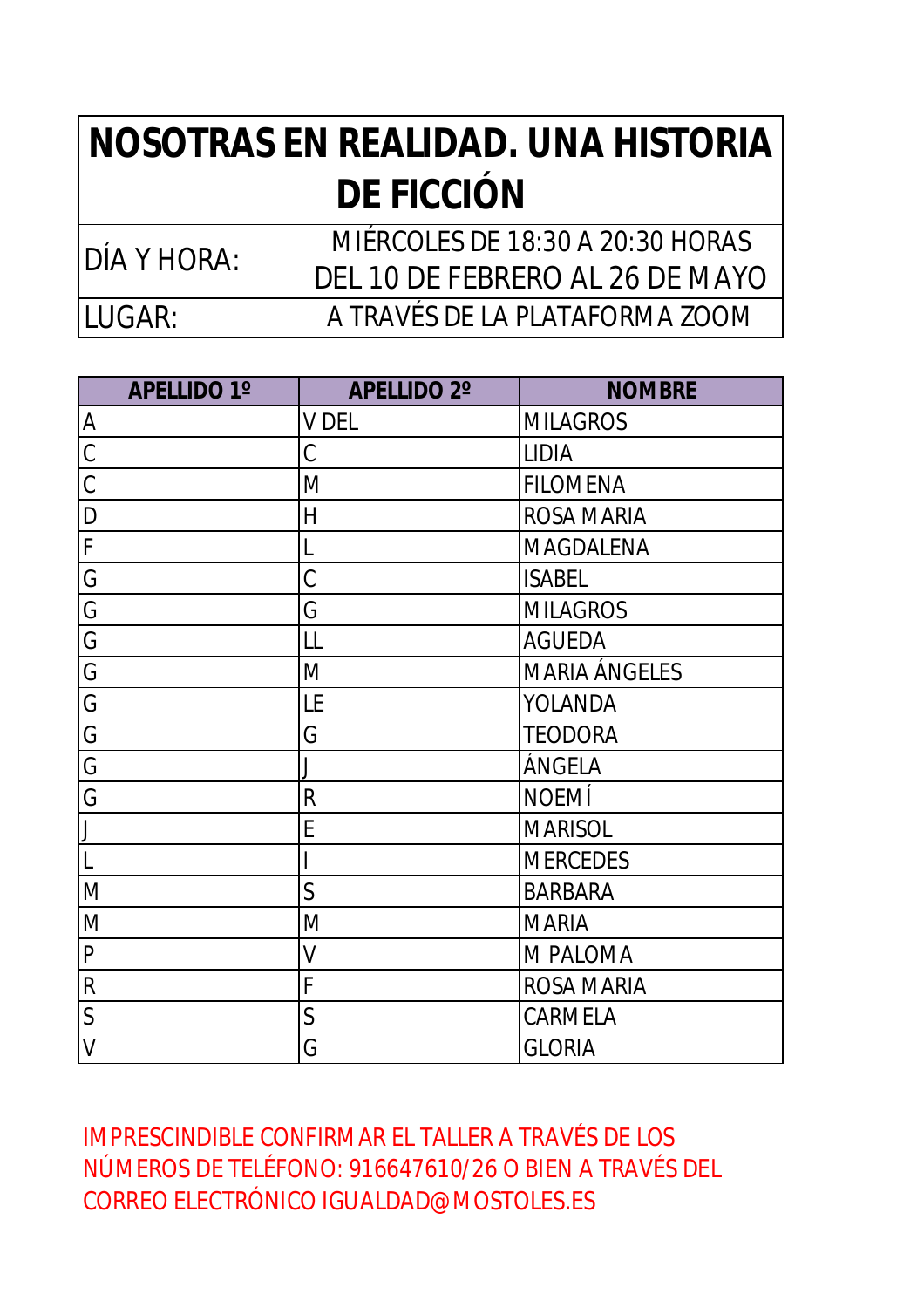| <b>PILATES G1</b> |                                      |  |
|-------------------|--------------------------------------|--|
| IDÍA Y HORA:      | <b>JUEVES DE 09:30 A 10:30 HORAS</b> |  |
|                   | DEL 11 DE FEBRERO AL 27 DE MAYO      |  |
| ILUGAR:           | A TRAVÉS DE LA PLATAFORMA ZOOM       |  |

| <b>APELLIDO 1°</b> | <b>APELLIDO 2°</b> | <b>NOMBRE</b>         |
|--------------------|--------------------|-----------------------|
| A                  | V DEL              | <b>MILAGROS</b>       |
| $\overline{C}$     | $M-R$              | PURIFICACIÓN          |
| F                  | R                  | <b>IRENE</b>          |
| $\overline{H}$     | A                  | <b>MLUISA</b>         |
| $\overline{H}$     | A                  | <b>PALOMA</b>         |
| $\overline{H}$     | D                  | <b>JACQUELINE</b>     |
| LL                 | $\mathsf{R}$       | <b>MARISA</b>         |
| M                  | Y                  | <b>NATASHA</b>        |
| M                  | D                  | <b>ANA</b>            |
| P                  | D                  | <b>BEGOÑA</b>         |
| P                  | G                  | M DEL PATROCINIO      |
| P DEL              | C                  | <b>ALICIA</b>         |
| R                  | M                  | <b>RAQUEL</b>         |
| R                  | $\mathsf{R}$       | M JOSE                |
| $\overline{S}$     | G                  | <b>ISABEL</b>         |
|                    | C                  | <b>MARIA VICTORIA</b> |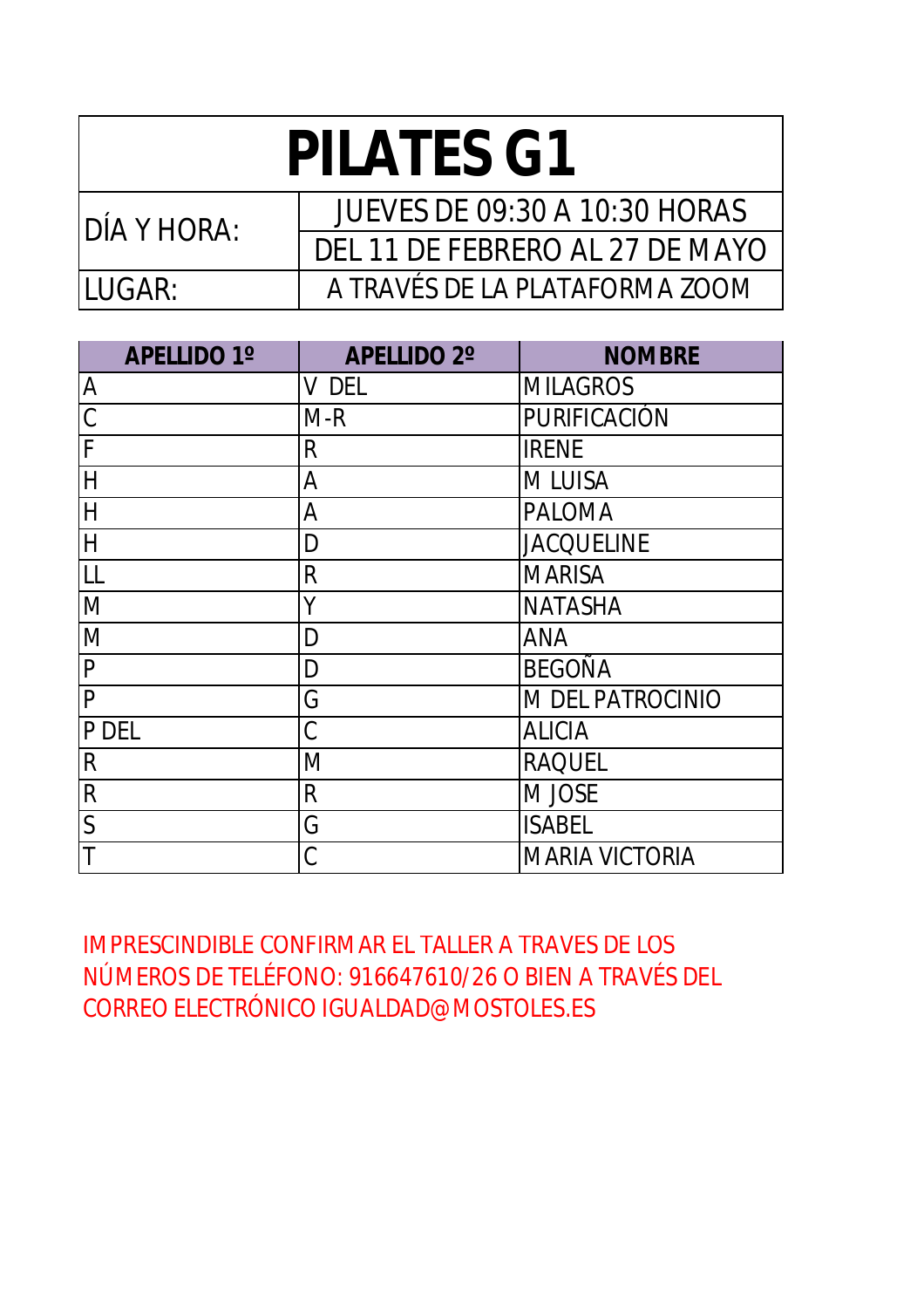| <b>PILATES G2</b> |                                 |  |
|-------------------|---------------------------------|--|
| IDÍA Y HORA:      | JUEVES DE 10:40 A 11:40 HORAS   |  |
|                   | DEL 11 DE FEBRERO AL 27 DE MAYO |  |
| II UGAR:          | A TRAVÉS DE LA PLATAFORMA ZOOM  |  |

| <b>APELLIDO 1°</b>      | <b>APELLIDO 2°</b> | <b>NOMBRE</b>       |
|-------------------------|--------------------|---------------------|
| Á                       | Α                  | <b>BEGOÑA</b>       |
| F                       | M                  | <b>JOANA</b>        |
| G                       | $\mathsf{P}$       | <b>SANDRA</b>       |
| G                       | $\overline{S}$     | <b>ANTONIA</b>      |
| <b>DEL</b><br>M         | Α                  | <b>RAQUEL</b>       |
| M                       | $\mathsf{P}$       | <b>MARIA ISABEL</b> |
| N                       |                    | <b>CRISTINA</b>     |
| P                       | M                  | <b>VERÓNICA</b>     |
| $\mathsf{R}$            | H                  | <b>NURIA</b>        |
| $\mathsf{R}$            | G                  | M DE LAS NIEVES     |
| $\mathsf{R}$            | C                  | <b>INES</b>         |
| $\mathsf{S}$            | L                  | <b>SANDRA</b>       |
| $\overline{\mathsf{S}}$ | $\mathsf S$        | M JOSE              |
| $\mathsf{S}$            | A                  | <b>ANDREA</b>       |
| V                       | M                  | <b>EMILIA</b>       |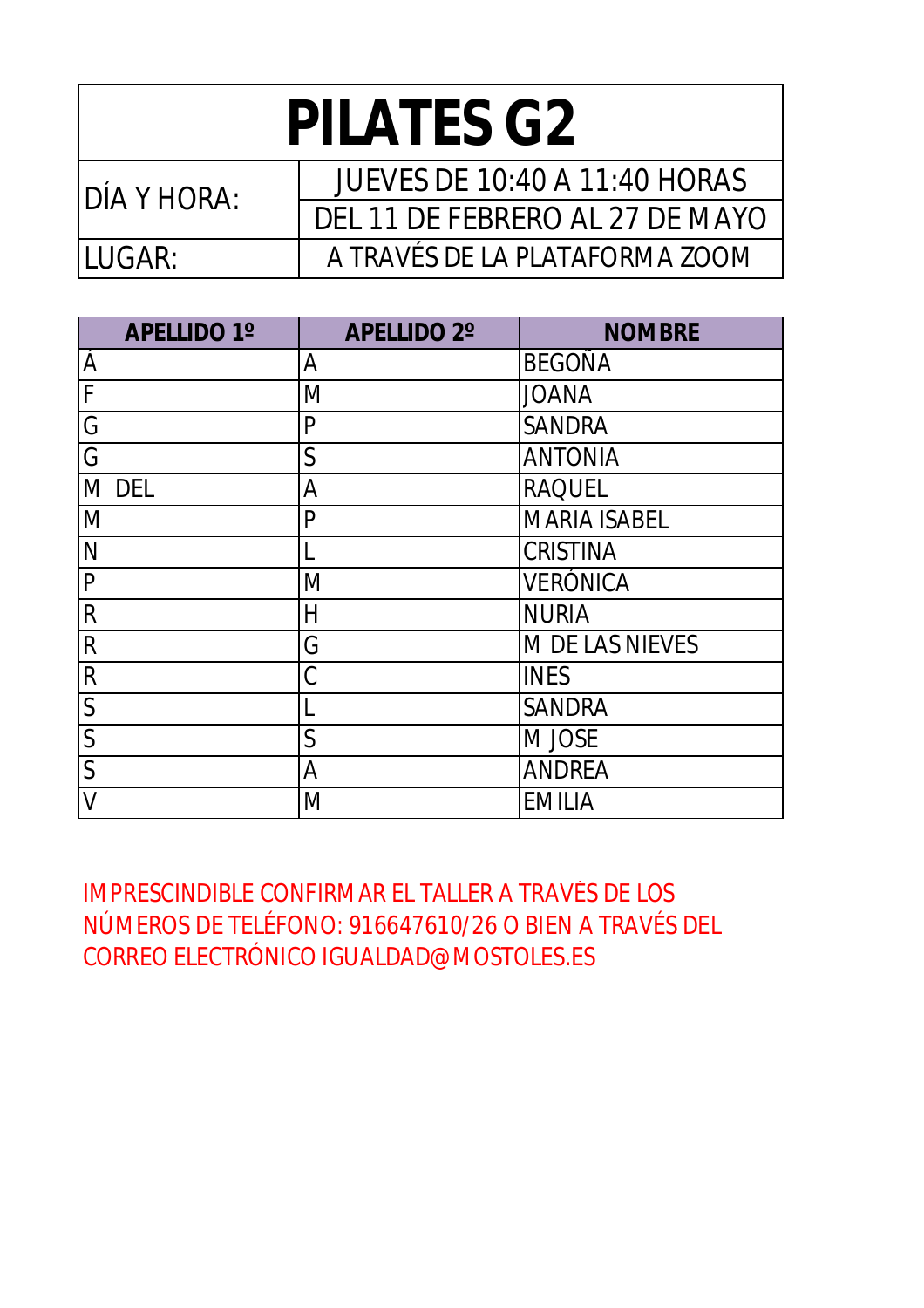## **PILATES G3**

LUGAR: DÍA Y HORA: JUEVES DE 16:00 A 17:00 HORAS DEL 11 DE FEBRERO AL 27 DE MAYO A TRAVÉS DE LA PLATAFORMA ZOOM

| <b>APELLIDO 1°</b> | <b>APELLIDO 2°</b> | <b>NOMBRE</b>        |
|--------------------|--------------------|----------------------|
| C                  | M                  | <b>BEGOÑA</b>        |
| D                  | V                  | <b>MARIA ELENA</b>   |
| G                  | C DE LA            | <b>ENELIDA</b>       |
| G                  | Ć                  | <b>M DEL PILAR</b>   |
| G                  | G                  | <b>MARIA CRUZ</b>    |
| G                  | D                  | <b>MARIA NIEVES</b>  |
|                    | O                  | <b>ROSA MARIA</b>    |
| M                  | L                  | <b>PILAR</b>         |
| M                  | C                  | <b>ANA</b>           |
| M                  | P                  | <b>DOLORES</b>       |
| M                  | A                  | <b>SUSANA</b>        |
| P                  |                    | <b>Dolores</b>       |
| R                  | C                  | <b>BEGOÑA</b>        |
| $\mathsf R$        | C                  | <b>AMPARO</b>        |
| $\mathsf{S}$       | $\overline{V}$     | <b>MARIA ANTONIA</b> |
| $\overline{S}$     | M                  | <b>M CARMEN</b>      |
| V                  | S                  | <b>PATRICIA</b>      |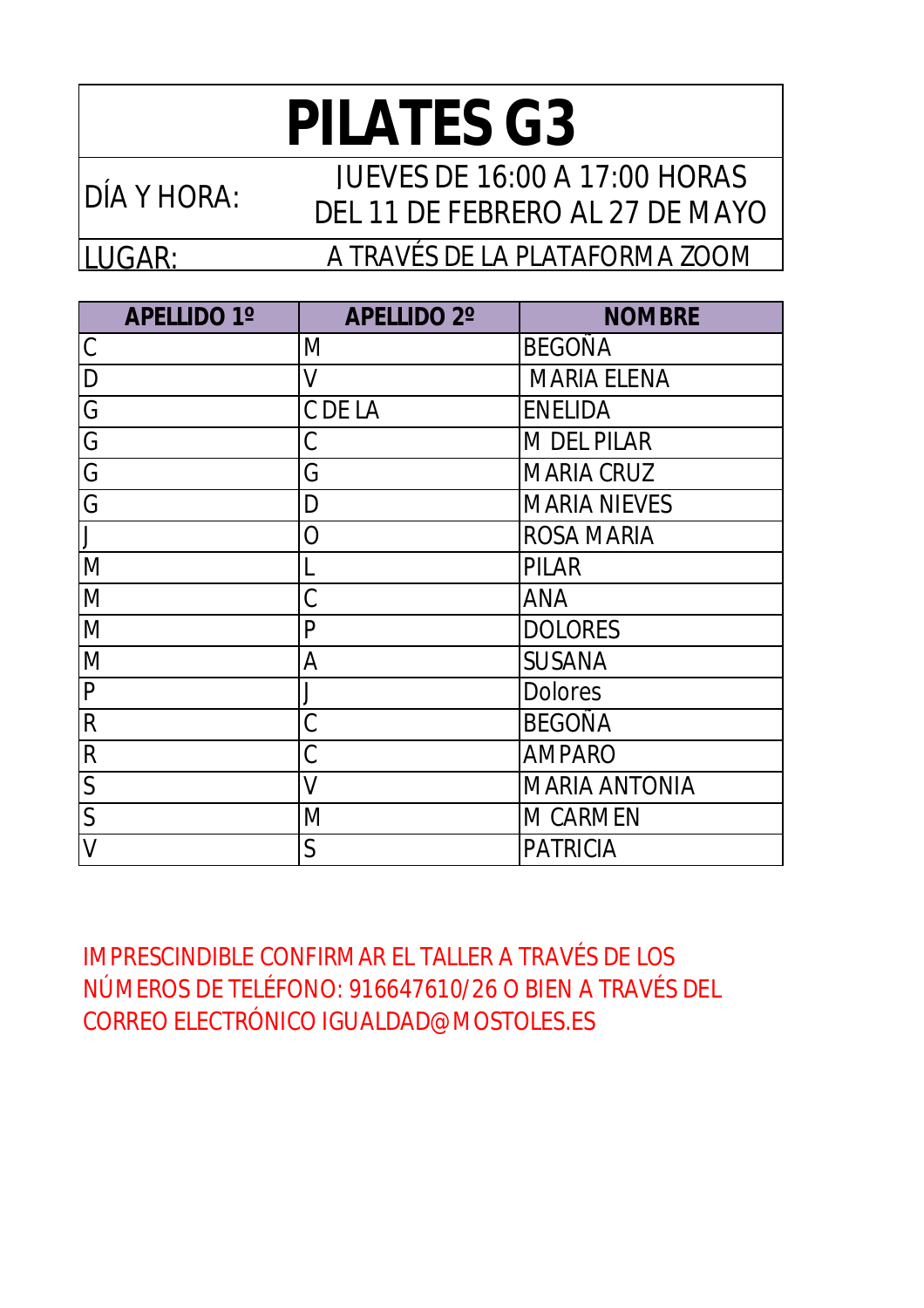### **REPARACIONES BÁSICAS DEL HOGAR GRUPO 1**

DÍA Y HORA: LUNES DE 11:00 A 13:00 HORAS DEL 08 DE FEBRERO AL 29 DE MARZO

LUGAR:

A TRAVÉS DE LA PLATAFORMA ZOOM

| <b>APELLIDO 1°</b> | <b>APELLIDO 2°</b> | <b>NOMBRE</b>          |
|--------------------|--------------------|------------------------|
| R                  | G                  | <b>ISABEL</b>          |
| $\mathcal{C}$      | S                  | <b>MARIA ISABEL</b>    |
| E                  | M                  | <b>ENCARNI</b>         |
| G                  | G                  | <b>MERCE</b>           |
| G V                | E                  | <b>LAURA</b>           |
| K                  |                    | <b>TAMAMI</b>          |
| M DEL              | Α                  | <b>RAQUEL</b>          |
| M                  | G                  | <b>JOSEFINA</b>        |
| $\mathsf{R}$       | G                  | <b>MARIA DEL PILAR</b> |
| R                  | R                  | <b>MARIA ISABEL</b>    |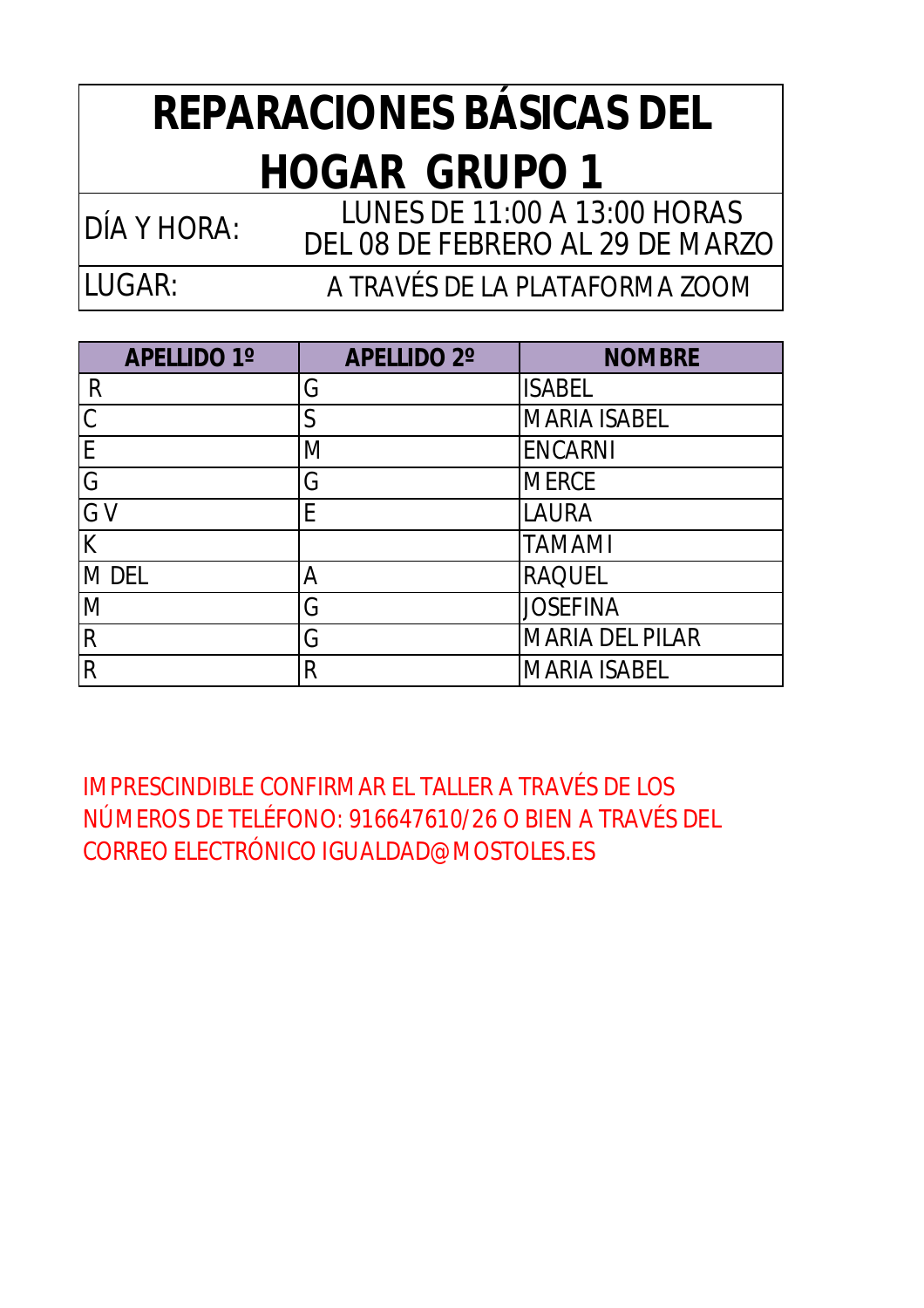### **REPARACIONES BÁSICAS DEL HOGAR GRUPO 2**

LUGAR: DÍA Y HORA: JUEVES DE 16:30 A 18:30 HORAS DEL 11 DE FEBRERO AL 08 DE ABRIL A TRAVÉS DE LA PLATAFORMA ZOOM

| <b>APELLIDO 1°</b> | <b>APELLIDO 2°</b> | <b>NOMBRE</b>       |
|--------------------|--------------------|---------------------|
| A                  | $\mathsf{R}$       | <b>PILAR</b>        |
| E                  | M                  | <b>CRISTINA</b>     |
| G                  | B                  | <b>M DOLORES</b>    |
| G                  | G                  | <b>AIDA</b>         |
| G                  | P                  | <b>CRISTINA</b>     |
| G                  | $\mathsf{R}$       | <b>NOEMÍ</b>        |
|                    | <b>RIOL</b>        | <b>BEGOÑA</b>       |
| K                  |                    | <b>TAMAMI</b>       |
| L                  | G                  | M JESÚS             |
|                    | A                  | <b>CARMEN</b>       |
| M                  | $\mathsf{P}$       | <b>MIRIAM</b>       |
| $\mathsf{R}$       | S J                | <b>MARIA TERESA</b> |
| $\mathsf R$        | $\mathsf{P}$       | <b>BEATRIZ</b>      |
| $\mathsf{S}$       | M                  | <b>NURIA</b>        |
| V                  | G                  | <b>ANA</b>          |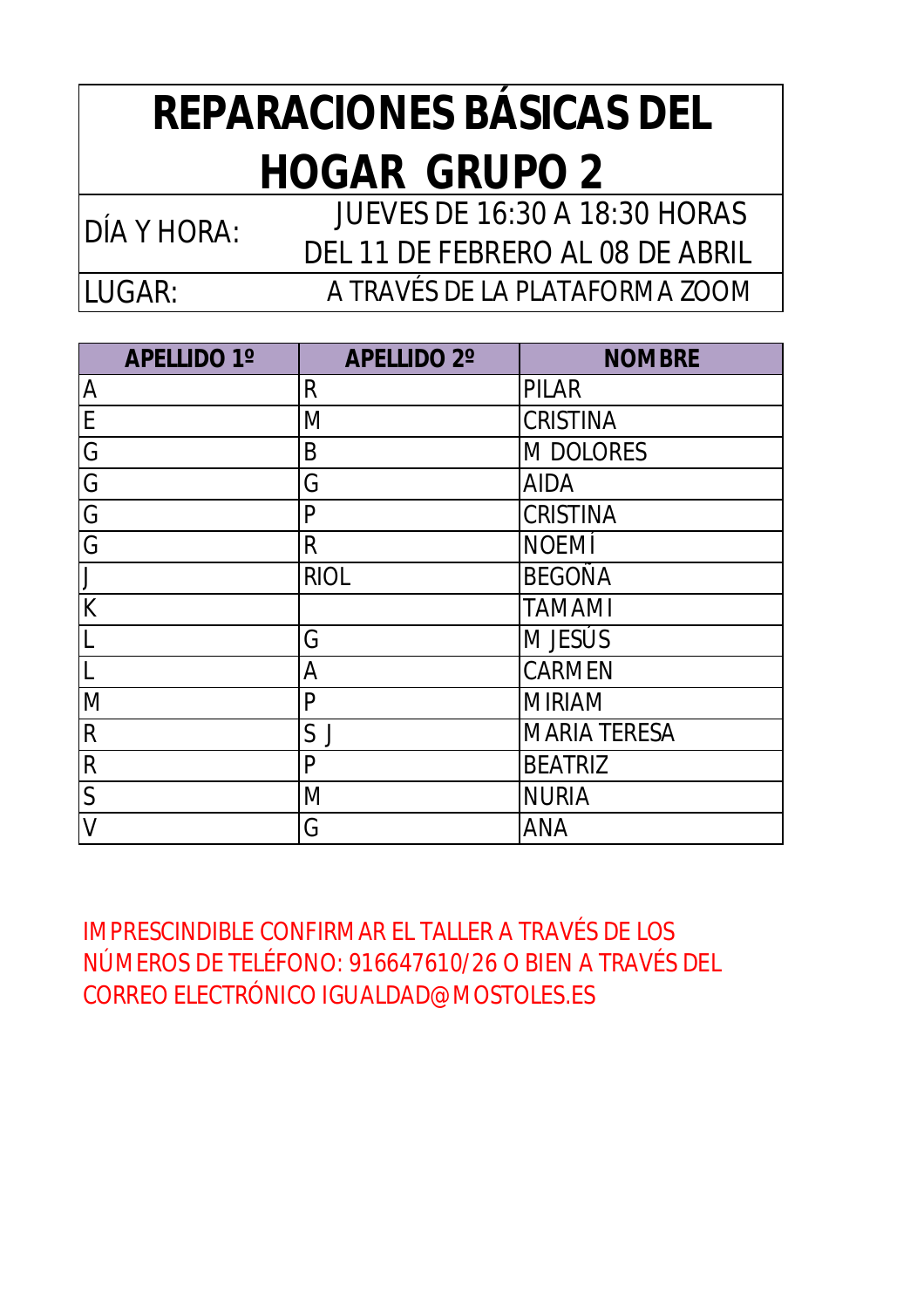| <b>RESILIENCIA</b>                              |                                 |                                  |  |
|-------------------------------------------------|---------------------------------|----------------------------------|--|
|                                                 |                                 | MIÉRCOLES DE 10:00 A 12:00 HORAS |  |
| DÍA Y HORA:                                     | DEL 10 DE FEBRERO AL 19 DE MAYO |                                  |  |
| LUGAR:                                          |                                 | A TRAVÉS DE LA PLATAFORMA ZOOM   |  |
| <b>APELLIDO 1°</b>                              | <b>APELLIDO 2°</b>              | <b>NOMBRE</b>                    |  |
| A                                               | Т                               | ÁNGELA                           |  |
| $\frac{B}{A}$                                   |                                 | LUCENTINA                        |  |
| $\overline{\overline{\mathcal{C}}}$             | S                               | <b>MARIA ISABEL</b>              |  |
| $\frac{\mathsf{D}}{\mathsf{F}}$                 | Η                               | <b>ROSA MARIA</b>                |  |
|                                                 | Α                               | <b>RAQUEL</b>                    |  |
| $\overline{\mathsf{G}}$ $\overline{\mathsf{P}}$ | G<br>$\mathcal{C}$              | CONCEPCION                       |  |
| Ġ                                               |                                 | <b>MANUELA</b>                   |  |
| G                                               |                                 | YOLANDA                          |  |
| G                                               | $\mathsf{P}$                    | <b>SANDRA</b>                    |  |
| Ġ                                               | $\mathsf{P}$                    | <b>MINES</b>                     |  |
| G                                               | $\mathsf{S}$                    | <b>ANTONIA</b>                   |  |
| Ġ                                               | G                               | <b>MERCE</b>                     |  |
| H                                               | J                               | <b>FELICIDAD</b>                 |  |
| I                                               | M                               | Mª CONCEPCIÓN                    |  |
| $\overline{\mathsf{K}}$                         |                                 | <b>TAMAMI</b>                    |  |
| L                                               | G                               | <b>ANA MARIA</b>                 |  |
| M                                               | Ć                               | <b>MARIA ISABEL</b>              |  |
| M                                               | M                               | <b>BEGOÑA</b>                    |  |
| P                                               | D                               | <b>BEGOÑA</b>                    |  |
| P                                               | G                               | M DEL PATROCINIO                 |  |
| R                                               | F                               | <b>ROSA MARIA</b>                |  |
| R                                               | G                               | M DE LAS NIEVES                  |  |
| S                                               | F DE LA                         | <b>ANA MARIA</b>                 |  |
| U                                               |                                 | Francisca                        |  |
| V                                               | C                               | <b>INMACULADA</b>                |  |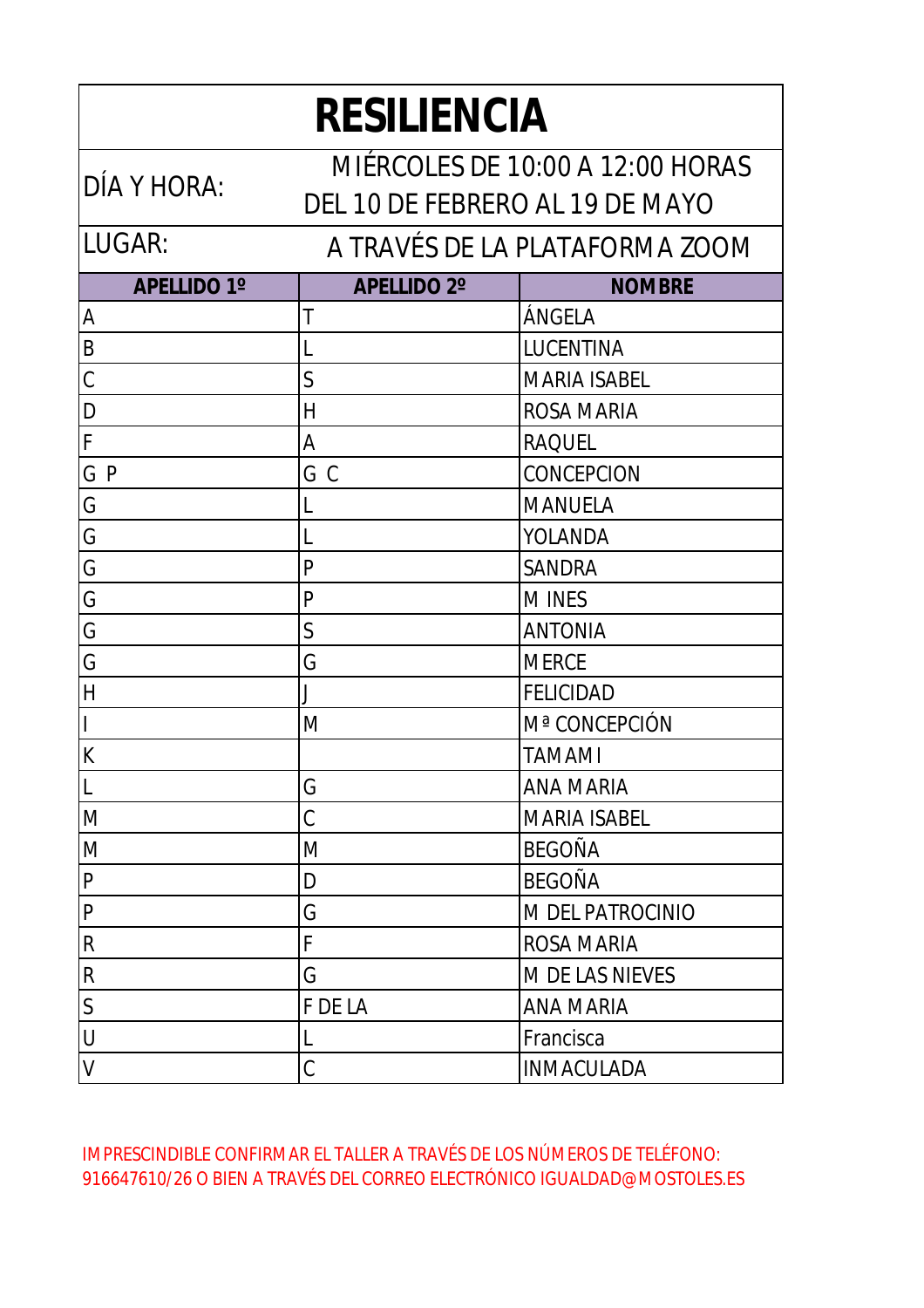## **YOGA IYENGAR G1**

LUGAR: DÍA Y HORA: MARTES DE 09:30 A 10:30 HORAS DEL 09 DE FEBRERO AL 25 DE MAYO A TRAVÉS DE LA PLATAFORMA ZOOM

| <b>APELLIDO 1°</b>                 | <b>APELLIDO 2°</b> | <b>NOMBRE</b>         |
|------------------------------------|--------------------|-----------------------|
| $\overline{F}$                     | R                  | <b>IRENE</b>          |
| G                                  |                    | <b>VIOLETA</b>        |
| H                                  | A                  | <b>MLUISA</b>         |
| $\overline{\overline{\mathsf{H}}}$ | Α                  | <b>PALOMA</b>         |
| LL                                 | R                  | <b>MARISA</b>         |
| M                                  | Y                  | <b>NATASHA</b>        |
| M                                  | D                  | <b>ANA</b>            |
| M                                  | G                  | <b>ADRIANA</b>        |
| $\overline{P}$                     | C                  | <b>FIORELLA</b>       |
| $\overline{P}$                     | D                  | <b>BEGOÑA</b>         |
| $\mathsf{R}$                       | M                  | <b>RAQUEL</b>         |
| $\overline{R}$                     | M                  | <b>JULIA</b>          |
| $\overline{\mathsf{S}}$            | G                  | <b>ISABEL</b>         |
| $\mathsf T$                        | C                  | <b>MARIA VICTORIA</b> |
| $\overline{V}$                     | R                  | <b>M PILAR</b>        |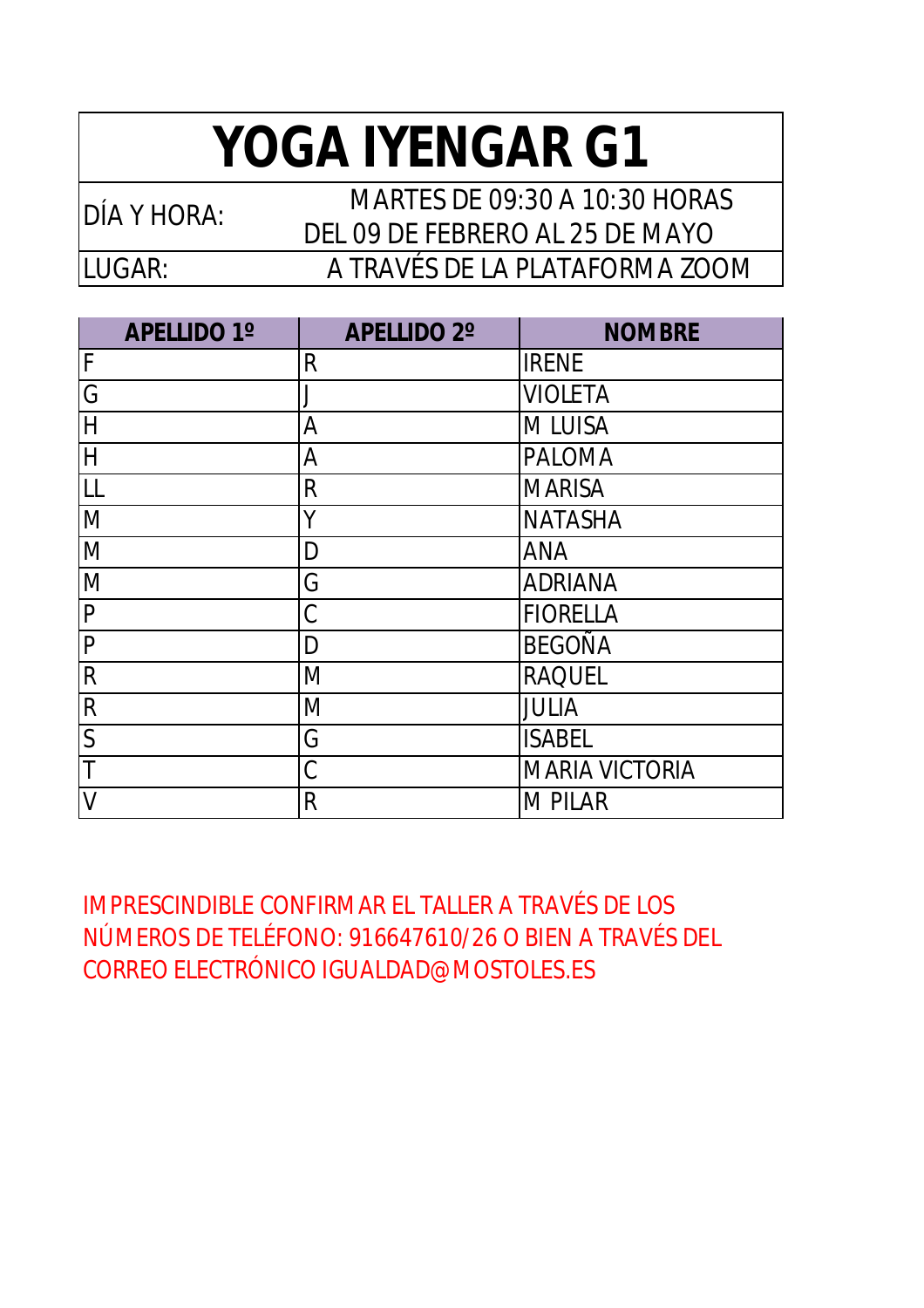## **YOGA IYENGAR G2**

LUGAR:

DÍA Y HORA: MARTES DE 10:40 A 11:40 HORAS DEL 09 DE FEBRERO AL 25 DE MAYO A TRAVÉS DE LA PLATAFORMA ZOOM

| <b>APELLIDO 1°</b> | <b>APELLIDO 2°</b> | <b>NOMBRE</b>       |
|--------------------|--------------------|---------------------|
| A                  | P                  | <b>MANUELA</b>      |
| Á                  | Α                  | <b>BEGOÑA</b>       |
| D                  | B                  | CONCEPCION          |
| G P                | GC                 | CONCEPCION          |
| G                  | Н                  | <b>M CARMEN</b>     |
| <b>MDEL</b>        | A                  | <b>RAQUEL</b>       |
| M                  | M                  | <b>BEGOÑA</b>       |
| M                  | P                  | <b>MARIA ISABEL</b> |
| $\mathsf{R}$       | $\mathsf{R}$       | <b>JUANA</b>        |
| $\mathsf{R}$       | C                  | <b>INES</b>         |
| $\mathsf{S}$       | S                  | <b>ANA ISABEL</b>   |
| $\overline{S}$     | Α                  | <b>ANDREA</b>       |
|                    |                    | <b>FRANCISCA</b>    |